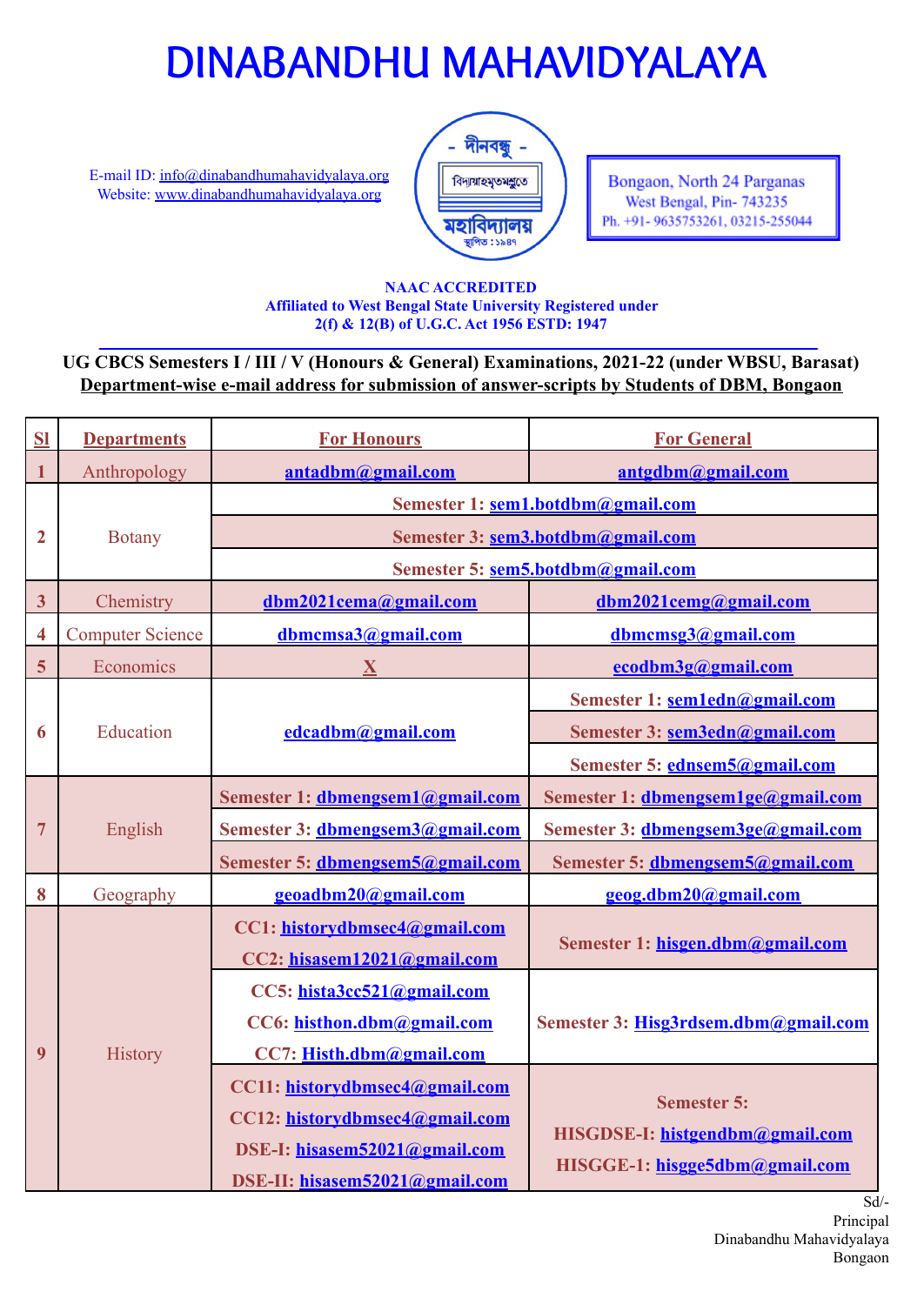E-mail ID: [info@dinabandhumahavidyalaya.org](mailto:info@dinabandhumahavidyalaya.org) Website: [www.dinabandhumahavidyalaya.org](http://www.dinabandhumahavidyalaya.org/)



Bongaon, North 24 Parganas West Bengal, Pin-743235 Ph. +91- 9635753261, 03215-255044

### **NAAC ACCREDITED Affiliated to West Bengal State University Registered under 2(f) & 12(B) of U.G.C. Act 1956 ESTD: 1947**

## **UG CBCS Semesters I / III / V (Honours & General) Examinations, 2021-22 (under WBSU, Barasat) Department-wise e-mail address for submission of answer-scripts by Students of DBM, Bongaon**

| S <sub>1</sub> | <b>Departments</b>    | <b>For Honours</b>                                     | <b>For General</b>                                            |
|----------------|-----------------------|--------------------------------------------------------|---------------------------------------------------------------|
| 10             | <b>Mathematics</b>    | mtma.20dbm@gmail.com                                   | mtmg.20dbm@gmail.com                                          |
|                | Philosophy            | Semester 1: philodbmsem1@gmail.com                     |                                                               |
| 11             |                       | Semester 3: philodbmsem3@gmail.com                     |                                                               |
|                |                       | Semester 5: philodbmsem5@gmail.com                     |                                                               |
| 12             | Physics               | phsadbm20@gmail.com                                    | phsgendbm20@gmail.com                                         |
|                | Political<br>Science  | Semester 1: bittoorani@vahoo.co.in                     |                                                               |
|                |                       | Semester 3: psdey2010@gmail.com                        |                                                               |
| 13             |                       | Semester 5: (PLSA CC11 & CC12                          | Semester 5: (PLSA DSE-1& DSE-2                                |
|                |                       | & PLSG DSE-I (READING GANDHI)):<br>bikashbcm@gmail.com | & PLSG GE-1(HUMAN RIGHTS)):<br>piyalimukherjee91099@gmail.com |
| 14             | Physical<br>Education | X                                                      | dmpedept@gmail.com                                            |
|                | <b>Sanskrit</b>       |                                                        | Semester 1: dbmsang1@gmail.com                                |
| 15             |                       | sanskrithonoursdbm@gmail.com                           | Semester 3: sanskritdbm3rd@gmail.com                          |
|                |                       |                                                        | Semester 5: sang5dbm@gmail.com                                |
| 16             | Sociology             | $\overline{\mathbf{X}}$                                | dbmsociology@gmail.com                                        |
| 17             | Zoology               | dbmzoo3h@gmail.com                                     | dbmzoo3g@gmail.com                                            |
| 18             | Commerce              | $\mathbf X$                                            | dbm.compart3g@gmail.com                                       |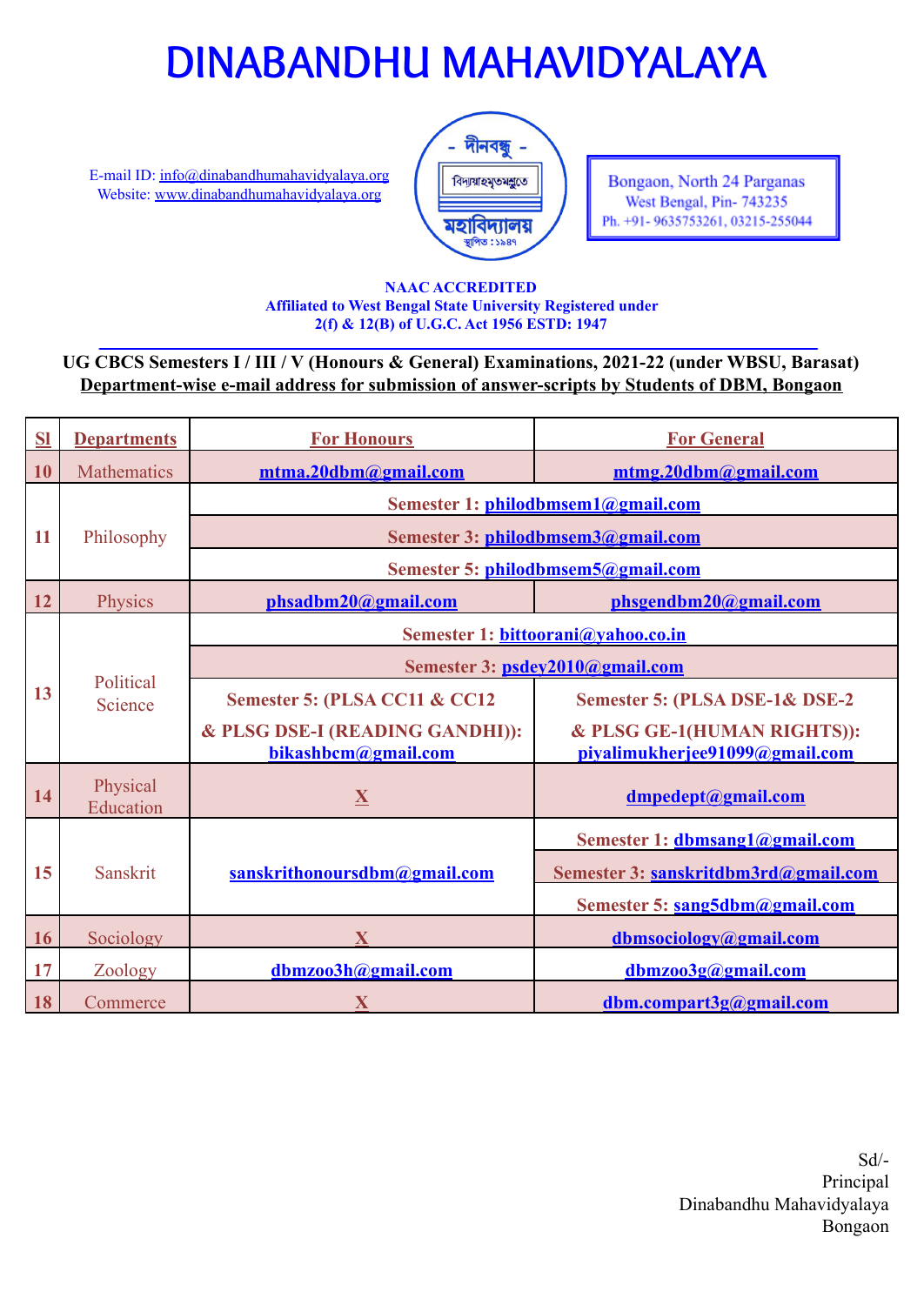E-mail ID: [info@dinabandhumahavidyalaya.org](mailto:info@dinabandhumahavidyalaya.org) Website: [www.dinabandhumahavidyalaya.org](http://www.dinabandhumahavidyalaya.org/)



Bongaon, North 24 Parganas West Bengal, Pin-743235 Ph. +91- 9635753261, 03215-255044

#### **NAAC ACCREDITED Affiliated to West Bengal State University Registered under 2(f) & 12(B) of U.G.C. Act 1956 ESTD: 1947**

**UG CBCS Semesters I / III / V (Honours & General) Examinations, 2021-22 (under WBSU, Barasat) Department-wise e-mail address for submission of answer-scripts by Students of DBM, Bongaon**

| 19. Department of Bengali:    |                                                                                                                                                                               |  |  |  |  |
|-------------------------------|-------------------------------------------------------------------------------------------------------------------------------------------------------------------------------|--|--|--|--|
| <b>SEMESTER 1:</b>            |                                                                                                                                                                               |  |  |  |  |
| <b>Bengali</b> (H):           | $CC 1+ CC 2$ : dbmge2b@gmail.com                                                                                                                                              |  |  |  |  |
| <b>Bengali GE 1:</b>          | $1)$ যাদের লামের প্রখম অক্ষর A থেকে J ,তাদের জন্য: $\frac{\text{longen1@gmail.com}}{\text{longen1@gmail.com}}$                                                                |  |  |  |  |
|                               | 2) শাদের লামের প্রখম অক্ষর K থেকে R ,তাদের জন্য: $genbng2(a)gmail.com$                                                                                                        |  |  |  |  |
|                               | $(3)$ যাদের লামের প্রখম অক্ষর $S$ খেকে $Z$ ,তাদের জন্য: $\underline{\text{dbmbng8}}$ @gmail.com                                                                               |  |  |  |  |
| <b>SEMESTER - 3</b>           |                                                                                                                                                                               |  |  |  |  |
| Bengali (H):                  | $CC 5 + CC 6 + CC 7$ : bngdbm23@gmail.com                                                                                                                                     |  |  |  |  |
| <b>Bengali GE 3</b>           | $1)$ যাদের লামের প্রখম অক্ষর $A$ খেকে $J$ , তাদের জন্য: $\underline{\text{dbmbng9}}$ @gmail.com                                                                               |  |  |  |  |
|                               | $2)$ যাদের লামের প্রখম অক্ষর K থেকে R , তাদের জন্য: $\frac{b$ ngpass $3@$ gmail.com                                                                                           |  |  |  |  |
|                               | $\mathbf 3$ ) শাদের লামের প্রখম অক্ষর $\mathbf S$ (খকে $\mathbf Z$ , তাদের জন্য: $\mathbf b$ engpass $01$ @gmail.com                                                          |  |  |  |  |
| MIL:                          | $1)$ যাদের লামের প্রখম অক্ষর A থেকে E, তাদের জন্য: $d$ bmbng1.5@gmail.com                                                                                                     |  |  |  |  |
|                               | 2) যাদের নামের প্রখম অক্ষর F থেকে K, তাদের জন্য: bengalidbm004@gmail.com                                                                                                      |  |  |  |  |
|                               | $3)$ যাদের লামের প্রখম অক্ষর L খেকে Q , তাদের জন্য: $\frac{\bf bengalidbm005@gmail.com}{\bf 2}$                                                                               |  |  |  |  |
|                               | $\,$ 4) শাদের লামের প্রখম অক্ষর R থেকে Z , তাদের জন্য: $\frac{\mathrm{dbmb} \mathrm{ne014} \textcolor{black}{\textcirc} \textcolor{black}{a\text{pmail.com}}}{\mathrm{domb}}$ |  |  |  |  |
| <b>SEMESTER - 5</b>           |                                                                                                                                                                               |  |  |  |  |
| Bengali (H):                  | $CC 11 + CC 12$ : bngdbmug@gmail.com                                                                                                                                          |  |  |  |  |
| Bengali (H):                  | DSE $1 + DSE$ 2: dbmbng10@gmail.com                                                                                                                                           |  |  |  |  |
|                               |                                                                                                                                                                               |  |  |  |  |
| <b>Bengali (General )DSE:</b> | 1) ছাত্রদের জন্য: bengalidbm001@gmail.com                                                                                                                                     |  |  |  |  |
|                               | 2) ছাত্রীদের জন্য: <u>bengalidbm002@gmail.com</u>                                                                                                                             |  |  |  |  |
| <b>Bengali GE 1:</b>          | bengalidbm003@gmail.com                                                                                                                                                       |  |  |  |  |